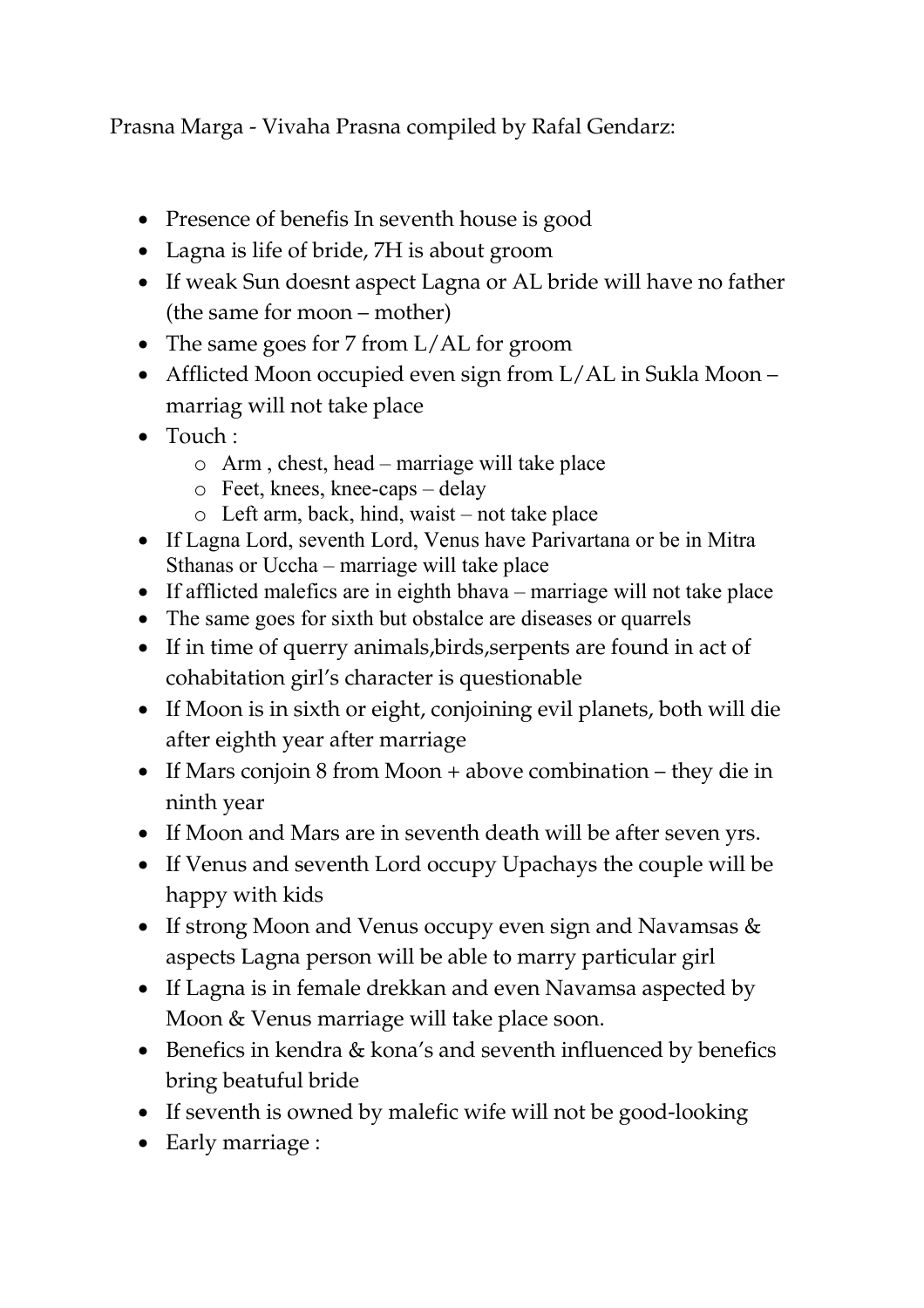- $\circ$  Moon influenced by benefics occupy 3<sup>rd</sup>, 6<sup>th</sup>, 7<sup>th</sup>, 10<sup>th</sup>, or 11 from L or AL
- o Venus & Moon occupy L or 7H
- o Lagna happens to be Gemini, Virgo, Libra or Aquarius
- o Mercury / Venus / Jupiter occupy Kendra's or 7H
- Malefics afflicts fith house deny children
	- o If these malefics are debilitiated or in inimical signs then mother will kill her
- If 7L is strong querrist will marry in good/reach family
	- o If is weak or occupied neecha sign or unfriendly he will marry ugly-looking wife from bad/poor family
- If female planets are in friendly sign aspecting Lagna which must be male sign – wife will love husband
- Effects of Trimsamsa also should be applied (Varahamihira)
- Place of bride can be known from the stronger of the lords of L / AL.
- Time of marriage:
	- o Moon transits Dwadasamsa Moon sign
	- o Or 5<sup>th</sup> or 9<sup>th</sup> or the Chandrabilasi sign or Navamsa Rasi of the 7L
- Nimittas:
	- o Remarriage :
		- **Person with two women**
		- Wife & husband advanced in age
		- $\bullet$  Ox or cow
		- Sounds from distance
		- Animals indulge in promiscious union
	- o Obstruction
		- Red flowers or blood or scratching body with fingers
		- Cries of elephants / buffaloes
	- o Seperation
		- Death / dying man
		- Dispute / quarrel
	- o Immediately marriage
		- Selling clothes